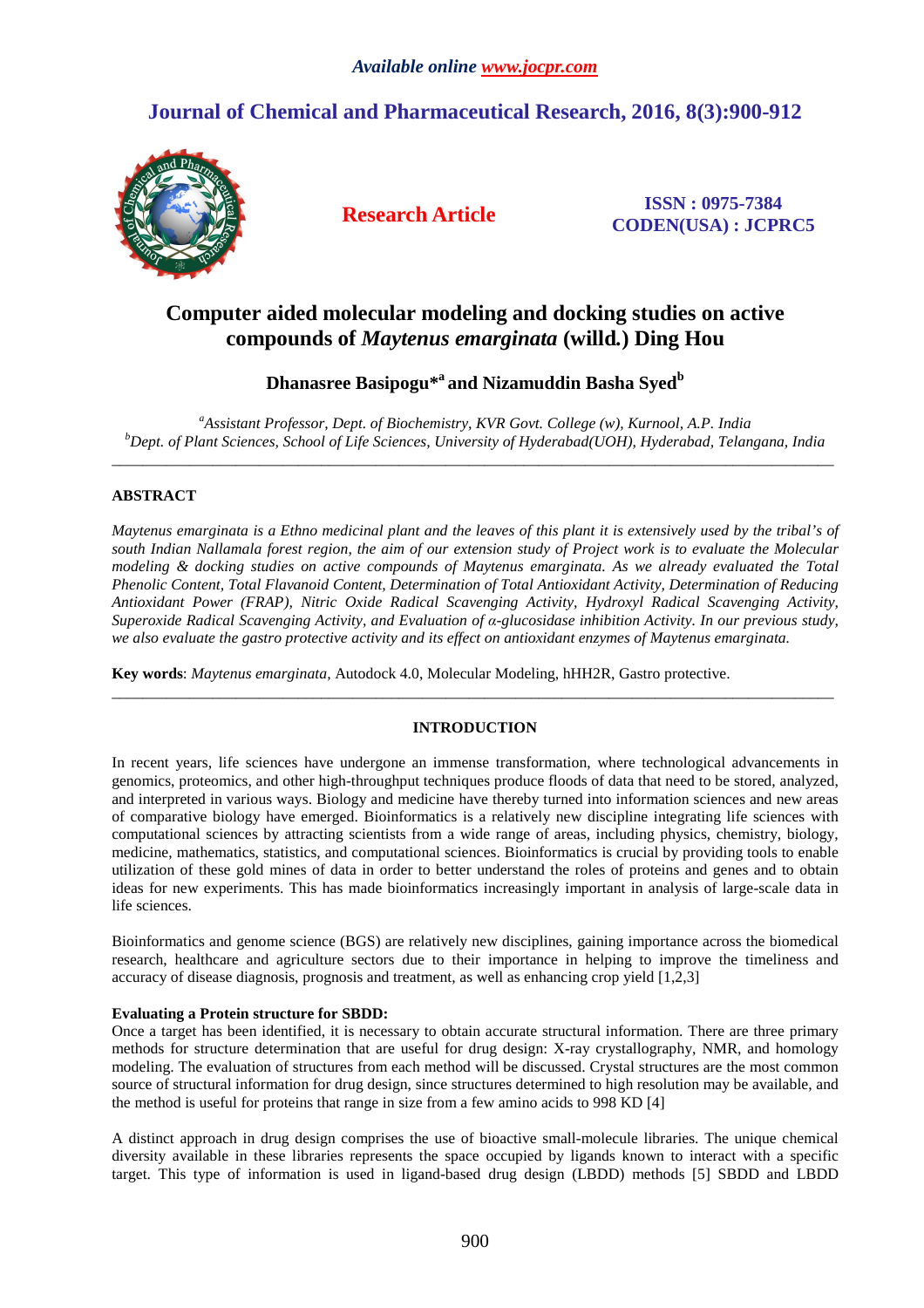approaches have been applied as valuable drug discovery tools both in academia and industry [6] owing to their versatility and synergistic character. The integration of these approaches has been successfully employed in a number of investigations of structural, chemical and biological data [7].

\_\_\_\_\_\_\_\_\_\_\_\_\_\_\_\_\_\_\_\_\_\_\_\_\_\_\_\_\_\_\_\_\_\_\_\_\_\_\_\_\_\_\_\_\_\_\_\_\_\_\_\_\_\_\_\_\_\_\_\_\_\_\_\_\_\_\_\_\_\_\_\_\_\_\_\_\_\_

#### **Covalent Bonds in Molecular Docking**:

Covalent drugs have demonstrated to be opportune alternatives in several therapeutic areas such as cancer, diabetes, and infectious, cardio-vascular, gastro-intestinal and neurologic diseases. Recent reports have claimed that approximately one-third of the currently marketed enzyme modulators are covalent inhibitors [8]

Despite the recent resurgence of covalent drugs, molecular modeling methods devised to address the problem of covalent docking are not as developed as those dedicated to noncovalent docking [9].

Modeling covalent bonds in molecular docking has been targeted by widely used molecular docking programs such as DOCK, AutoDock and Gold. Each of these programs employs a particular approach to manage covalent docking. Another program—DOCKovalent—is an adaptation of DOCK 3.6 aimed to perform large-scale, covalent virtual screening [10].

#### **Computer Aided Drug design:**

Computer-aided drug design makes use of the structural knowledge of either the target (structure-based) or known ligands with bioactivity (ligand-based) to facilitate the determination of promising candidate drugs. Various virtual screening techniques are now being used by both pharmaceutical companies and academic research groups to reduce the cost and time required for the discovery of a potent drug [11]

#### **Proteins as drug targets**

At the molecular level, the main targets for drugs are proteins (mainly enzymes, receptors and transport proteins) and nucleic acids (DNA and RNA). In recent years, novel drug identification research has been widely conducted. For example, Hughes *et al* [12] summarized the key preclinical stages of the drug discovery process and Enzymes are the macromolecule responsible for the catalysis of biochemical reactions is an manifestly target when a disease state is associated with production of a biologically active species. Enzymes are a classic target for therapeutic intervention and number of well-studied examples exists. Traditional medicinal chemistry enzyme targets include kinases, phospho diesterases, proteases and phosphatases. Addition to this, Histone methyl transferases, de methylases, acetyl transferases and de acetylases have been recently ascribed an important role as new classes of biological targets for drug discovery [13] An enzyme as Targets for Drug Design is a collection of scientific discussions related to enzyme inhibitors that show the many facets of the drug discovery process from the basic sciences through clinical applications.

#### **Computational Methodology:**

#### **Hardware Components:**

In present work all the calculations were carried out with high frequency computational analysis such as molecular modeling, energy minimizations, design and optimization of lead molecules, protein ligand interaction studies by molecular docking etc., a Hi-end server (Pentium IV 3.4 MHzs, AMD Athlon 64 bit, Dual processor with 1 GB RAM) manufactured by HCL Corporation, Pondicherry, India was used.

#### **Software Components:**

Most of the software's used were either Windows or Linux plat form based which were well accepted and referred in various publications at high rated research journals. Academic license was obtained for the commercial software used in the present study by requesting the concerned suppliers. The software used in the present study was briefly detailed below.

#### **PyMOL:**

It is an open-source, user-sponsored, molecular visualization system, and widely known as visualization software, which is well suited to produce high quality 3D images of small molecules and biological macromolecules such as proteins. According to the author, almost a quarter of all published images of 3D protein structures in the scientific literature were made using PyMOL.

#### **AUTODOCK-Tool:**

AutoDock is a suite of automated docking tools designed to predict how small molecules, such as substrates or drug candidates, bind to a receptor of known 3D structure. AutoDock actually consists of two main programs: AutoDock performs the docking of the ligand to a set of grids describing the target protein; AutoGrid pre-calculates these grids. In addition to using them for docking, the atomic affinity grids can be visualised. This can help, for example, to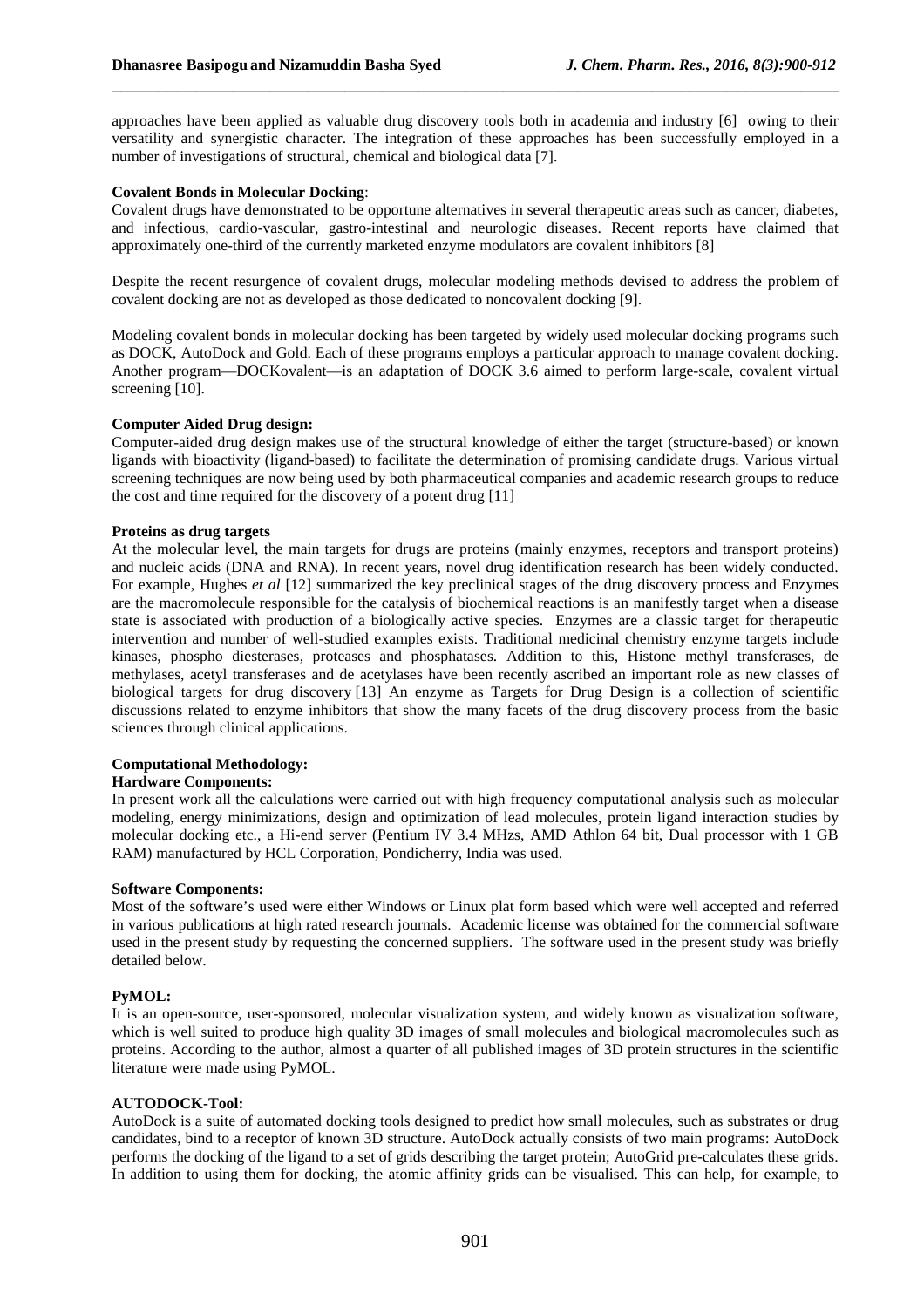guide organic synthetic chemists design better binders. AutoTors in the Autodock tool kit (ADT) software program (http://autodock.scripps.edu/resources/adt) was used to define the torsion degrees of freedom during the docking process.

\_\_\_\_\_\_\_\_\_\_\_\_\_\_\_\_\_\_\_\_\_\_\_\_\_\_\_\_\_\_\_\_\_\_\_\_\_\_\_\_\_\_\_\_\_\_\_\_\_\_\_\_\_\_\_\_\_\_\_\_\_\_\_\_\_\_\_\_\_\_\_\_\_\_\_\_\_\_

#### **Design and selection of Ligand molecules:**

From the available drug molecule which is showing an interaction with that of target protein, the scaffold or skeleton molecular structure of ligand molecule was first can drawn by using Hyperchem 7.5. Over thus designed lead molecule (parent) different modifications were performed by taking into the consideration of the database of substituent's and spacers (linkers) containing a collection of current drugs at Molinspiraiton server. Then a series of lead molecules were thus designed as per molecular substitutions and designated the name and number as per instruction manual of Chem Office Ultra 7.0.v [14] These designed lead molecules were then analyzed for following Lipinski's Rule of five. The Lipinski's Rule of five states that in general orally active drug should has

- $\overline{\text{A}}$  Not more than 5 hydrogen bond donors (OH and NH groups)
- $\overline{\text{+}}$  Not more than 10 hydrogen bond acceptors (notably N and O)
- $\leftarrow$  A molecular weight under 500g/mol
- $\overline{\phantom{a}}$  A partition coefficient log P less than 5.

Among all the designed leads, the molecules of high ranking which follow Lipinski's rule were selected and further analysed for binding with the protein model using docking tools.

#### **Lipinski rule of parameters:**

Lipinski's rule of five also known as the Pfizer's rule of five or simply the Rule of five (RO5) is a rule of thumb to evaluate drug likeness or determine if a chemical compound with a certain pharmacological or biological has properties that would make it a orally active drug in humans. The rule was formulated by Christopher A. Lipinski in 1997, based on the observation that most orally administered drugs are relatively small and moderately lipophilic molecules [15].

#### **a) LogP (octanol/water partition coefficient)**

LogP is calculated by the methodology developed by Molinspiraiton as a sum of fragment-based contributions and correction factors. This Method is very robust and is able to process practically all organic and most organometallic molecules.

#### **b) Octanol-water partition coefficient logP**

LogP is used in QSAR studies and rational drug design as a measure of molecular hydrophobicity. Hydrophobicity affects drug absorption, bioavailability, hydrophobic drug-receptor interactions, metabolism of molecules, as well as their toxicity. LogP has become also a key parameter in studies of the environmental fate of chemicals.

Method for logP prediction developed at Molinspiraiton [16] is based on group contributions. These have been obtained by fitting calculated logP with experimental logP for a training set more than twelve thousand, mostly drug-like molecules. In this way, hydrophobicity values for 35 small simple "basic" fragments have been obtained, as well as values for 185 larger fragments, characterizing intramolecular hydrogen bonding contribution to logP and charge interactions. Molinspiraiton methodology for logP calculation is very robust and is able to process practically all organic and most organo-metallic molecules (Fig.1)

For 50.5% of molecules logP is predicted with error  $< 0.25$ , for 80.2% with error  $< 0.5$  and for 96.5% with error  $<$ 1.0. Only for 3.5% of structures logP is predicted with error > 1.0. The statistical parameters listed above rank Molinspiraiton miLogP as one of the best methods available for logP prediction. MiLogP is used due to its robustness and good prediction quality in the popular ZINC database for virtual screen.

The designed compounds have given LogP within limits for the drug like compound characterization. With this parameter we have screened the about 50 molecules, among only 13 molecules has shown within range of Log p in the means of miLogP values.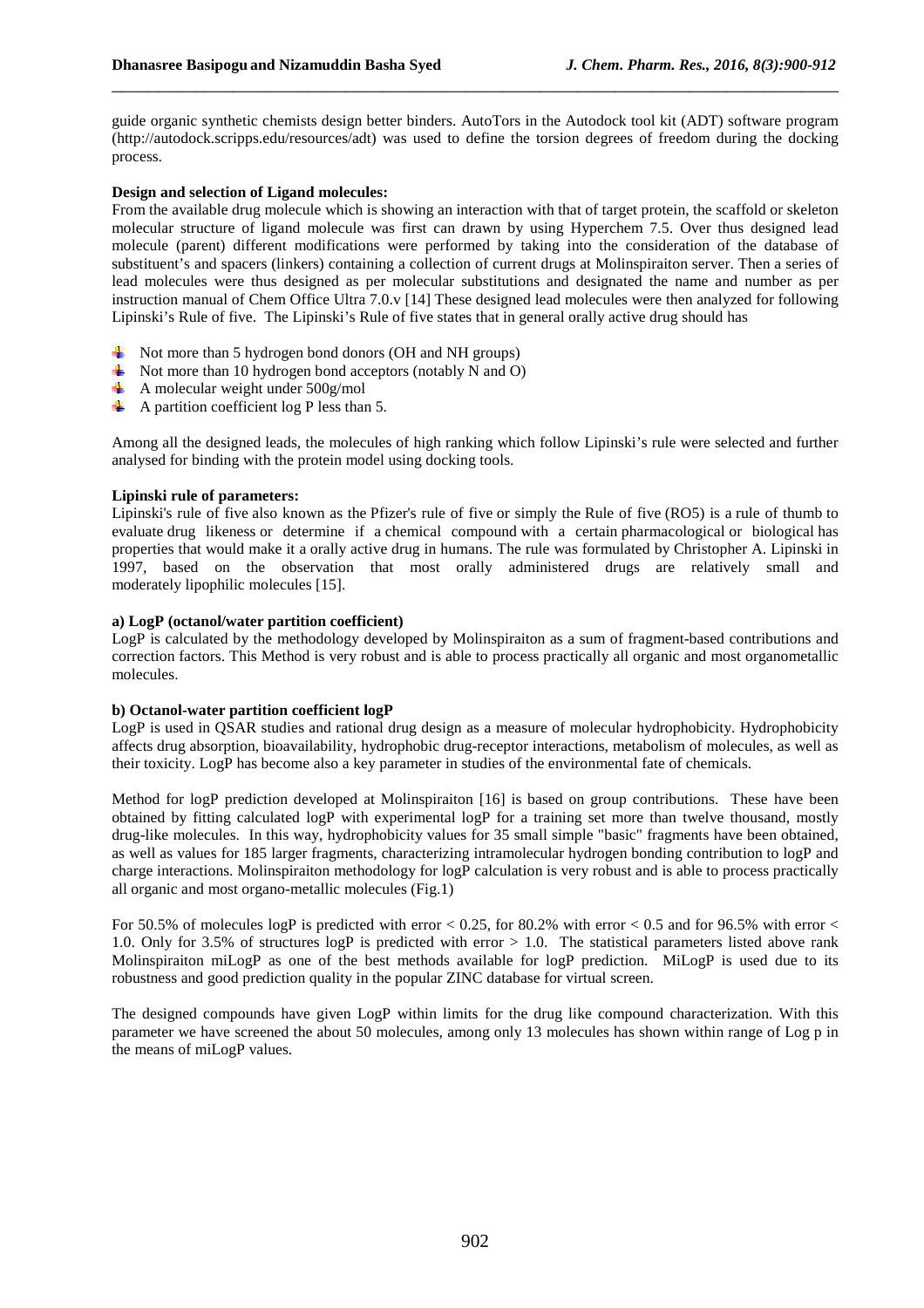

**Fig 1 LogP graph has been constructed between predicted logP and experimental logP for standardization of Molinspiration algorithms for calculated drug molecules** 

### **c) Molecular Polar Surface Area TPSA:**

It is calculated based on the methodology published by Ertl *et al.* as a sum of fragment contributions. O and N atoms centered polar fragments are considered. PSA has been shown to be a very good descriptor characterizing drug absorption, including intestinal absorption and bioavailability. It is a very useful parameter for prediction of drug transport properties. Polar surface area is defined as a sum of surfaces of polar atoms (usually oxygen, nitrogen and attached hydrogen atoms) in a molecule. This parameter has been shown to correlate very well with the human intestinal absorption, Caco-2 monolayer permeability, and blood-brain barrier penetration.

The calculation of PSA in a classical way, however, is rather time consuming, because of the necessity to generate a reasonable 3D molecular geometry and determine the surface itself. Additionally, calculations require specialized software to generate the 3D molecular structures and to determine the surface. In today's era of drug development shaped by high-throughput screening and combinatorial chemistry, fast bioavailability screening of virtual libraries consisting of hundreds of thousands, even millions of molecules is required. That is the reason why in our molecular property prediction toolkit so called topological polar surface area - TPSA is implemented. Briefly, the procedure is based on the summation of tabulated surface contributions of polar fragments (atoms regarding also their environment). These fragment contributions were determined by least squares fitting to the single conformer 3D PSA for 34,810 drugs from the World Drug Index. Topological polar surface area provides results of practically the same quality as the classical 3D PSA, the calculations, however, are two to three orders of magnitude faster.

#### **d) Molecular Volume**

Method for calculation of molecule volume developed at Molinspiration is based on group contributions. These have been obtained by fitting sum of fragment contributions to "real" 3D volume for a training set of about twelve thousand, mostly drug-like molecules. 3D molecular geometries for a training set were fully optimized by the semi empirical AM1 method. Molecular volume determines transport characteristics of molecules, such as intestinal absorption or blood-brain barrier penetration. Volume is therefore often used in QSAR studies to model molecular properties and biological activity. Various methods may be used to calculate molecular volume, including methods requiring generation of 3D molecular geometries, or fragment contribution methods such as Mc Gowan volume approximation. Method for calculation of molecule volume developed at Molinspiration is based on group contributions. These have been obtained by fitting sum of fragment contributions to "real" 3D volume for a training set of about twelve thousand, mostly drug-like molecules. 3D molecular geometries for a training set were fully optimized by the semi empirical AM1 method. Calculated volume is expressed in cubic Angstroms  $(A^3)$ . Molinspiration methodology for calculation of molecular volume is very robust and is able to process practically all organic and most organo-metallic molecules.

#### **ADME Boxes:**

As we all know that, *ADME* is an abbreviation in pharmacokinetics and pharmacology for "absorption, distribution, metabolism, and excretion or elimination. Here, the new functionality builds on Pharma Algorithms' molecular property prediction technology based on dynamically defined molecular fragmentation, adding mechanistic modeling of absorption processes such as different routes of permeability and different rates for multiple ionic forms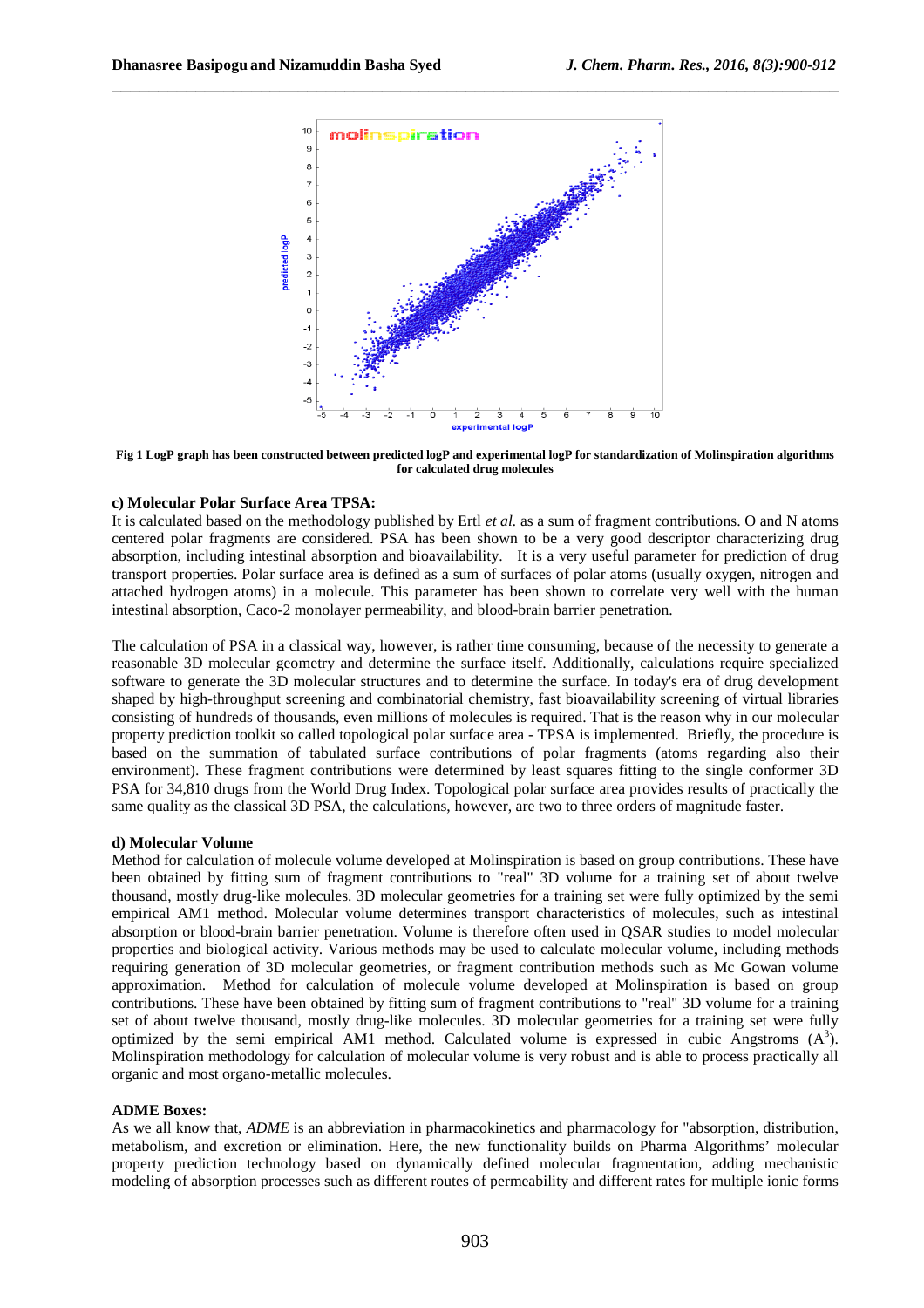of a compound. The predictive models have been implemented as automated software applications with a straightforward graphical user interface designed to meet the needs of medicinal chemists who require interactive functionality as well as computational chemists who need to perform virtual screening and high-throughput property filtering of virtual libraries. ADME Works can be used for predicting chemical and biological properties of compounds based on molecular structures (physicochemical, topological, geometrical, and electronic properties) and data on the property of interest [17].

\_\_\_\_\_\_\_\_\_\_\_\_\_\_\_\_\_\_\_\_\_\_\_\_\_\_\_\_\_\_\_\_\_\_\_\_\_\_\_\_\_\_\_\_\_\_\_\_\_\_\_\_\_\_\_\_\_\_\_\_\_\_\_\_\_\_\_\_\_\_\_\_\_\_\_\_\_\_

**Absorption module** contains a mechanistic predictive model of human intestinal permeability. The predictions take into account the transcellular and paracellular routes of permeability and different rates for different ionized forms of a compound. The module can be used to predict the following absorption-related properties.

**Protein Binding module** predicts plasma protein bound fraction and the equilibrium binding constant to blood serum albumin of a compound in blood. The protein binding properties are predicted from automatically calculated physicochemical properties such as lipophilicity, ionization constants, and hydrogen bonding capacity.

**Volume of Distribution module** contains a predictive model which generates a quantitative estimate of the apparent volume of distribution of a compound. Physicochemical parameters, charge state, lipophilicity and hydrogen bonding capacity are automatically calculated and used as inputs to the predictive model of the volume of distribution.

The **Absolv module** algorithm has been updated to increase the accuracy of predictions. The user interface has also been enhanced: contributions of each atom to the currently selected Abraham parameter are color-mapped onto the structure, with intensity of the color indicating the degree of contribution of each atom or substructure to the selected parameter.

#### **Homology modeling**

Homology modeling, also known as comparative modeling of protein, refers to constructing an atomicresolution model of the "target" protein from its amino acid sequence and an experimental three-dimensional structure of a homologous protein (the "template"). The 3D homology model of the target protein sequence was predicted using crystal structural coordinates of templates on the basis of sequence alignment. All steps of homology modeling and refinement were carried out through MODELLER 9v1 using base line commands specified by software supplier [18] The method described below is used in the present study to predict the 3D models of proteins.

#### **Preparation of input files for MODELLER:**

There are three kinds of input files required to perform homology modeling using MODELLER. They are PDB atom files with co-ordinates for the templates, the alignment file with alignment of the template; structures with the target sequence, and finally .PY file (a MODELLER command file that instructs MODELLER what to do).

#### **Atom file:**

Each atom file is named as "**code.Pdb**" where code is a short protein code, preferably the PDB code. The atom file contains the only protein co-ordinates without hetero atoms while modelin g target protein.

#### **Alignment file**

One of the formats for the alignment file is related to the PIR data base format which is the preferred format for homology modeling by MODELLER.

#### **Script file (Steering file)**

The script file contains commands for MODELLER. Sample scripts file to produce one model of sequence. A number of intermediary files were created as the program proceeds. After 5 minutes on an SGI indigo, the final protein model is written to file protein.B999901. A log file was also created with information about the run.

#### **Flowchart of homology modeling by Modeller**

This section describes a flow chart of homology modeling by MODELLER, as implemented in the 'model'. Script file also be used for variety of modeling tasks not only for comparative modeling. Input: script file (steering file; alignment file, PDB file(s) for template(s). Out put::

.log long file

- .ini initial conformation for optimization
- .rsr restraints file
- .sch VTEM schedule file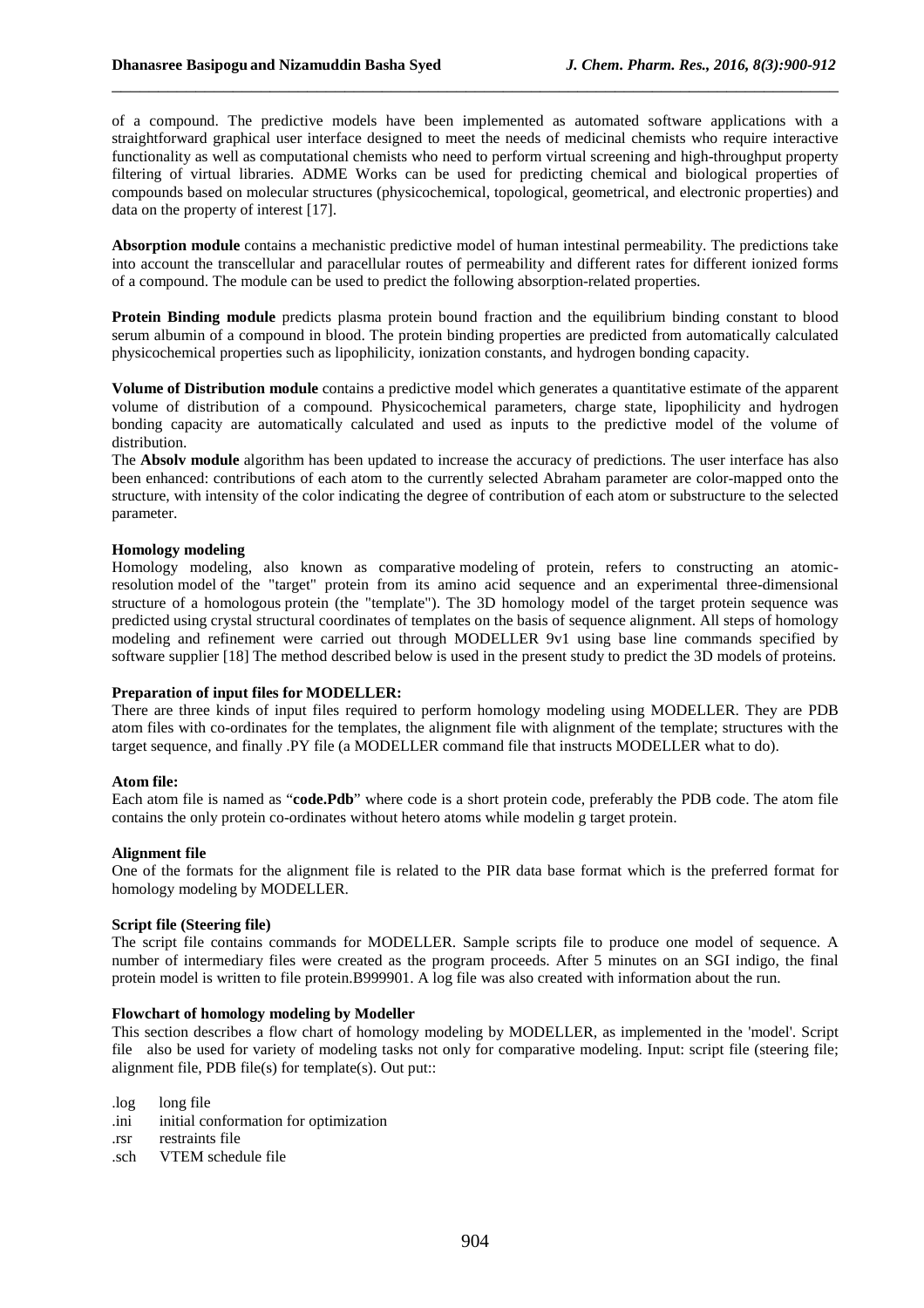.B999???? PDB atom file(s) for the model(s) of the target sequence .V9999???? Violation profiles for the model(s) The main MODELLER routines used in each step are given in parentheses.

\_\_\_\_\_\_\_\_\_\_\_\_\_\_\_\_\_\_\_\_\_\_\_\_\_\_\_\_\_\_\_\_\_\_\_\_\_\_\_\_\_\_\_\_\_\_\_\_\_\_\_\_\_\_\_\_\_\_\_\_\_\_\_\_\_\_\_\_\_\_\_\_\_\_\_\_\_\_

Read and check the alignment between the target sequence and the template structures

(READ\_ALIGNMENT and CHECK\_ALIGNMENT).

Calculate restraints on the target from its alignment with the templates

Generate molecular topology for the target sequence GENERATE\_TOPOLOGY). Disulfides in the target are assigned here rom equivalent disulfides in the templates PATCH\_DISULFIDES). Any user defined patches are also done here (as defined in Top routine 'special patches').

| Homology modelling by the Modeller Top routine 'model'. |                                           |  |  |  |
|---------------------------------------------------------|-------------------------------------------|--|--|--|
| Include                                                 | # include the predefined top routines     |  |  |  |
| set OUTPUT_control = $1 \t1 \t1 \t1$                    | # uncomment to produce a large log file   |  |  |  |
| set alphile $\bullet$ 'xxx.ali'                         | # alignment filename                      |  |  |  |
| set knowns $-\x_{xx}x$                                  | # codes of the templates                  |  |  |  |
|                                                         | # code of the target                      |  |  |  |
| set at 0m_files_directory = $'./:.$ /atom_files'        | # directories for input atom files        |  |  |  |
| set starting_model" 1                                   | # index of the first model                |  |  |  |
| set Ending_model = $2$                                  | # index of the last model                 |  |  |  |
|                                                         | (determines how many models to calculate) |  |  |  |
| call routine - 'model'                                  | # do homology modeling                    |  |  |  |
|                                                         |                                           |  |  |  |

b. Calculate coordinates for atom that have equivalent atoms in the templates as an average over all templates (TRANSFER\_XYZ) (alternatively, read the initial coordinates from a file).

c. Build the remaining unknown coordinates using internal coordinates from the charm topology library (BUILD\_MODEL).

d. Write the initial model to a file with extension. ini (WRITE\_MODEL).

e. Generate sterochemical, homology derived, and special restraints (MAKE RESTRAINTS) (alternatively, skip this and assume the restraints file already exists)

f. Write all restraints to file with extension. rst (WRITE\_RESTRAINTS).

|                           | Stereochemical RESTRA1NT_TYPE = 'bond angle dihedral Improper' |
|---------------------------|----------------------------------------------------------------|
| mainchain dihedrals       | RESTRA1NT-TYPE = 'phi-psi binormal'                            |
| mainchain dihedral        | $RESTRAINT-TYPE = "omega dihedral"$                            |
| sidechain dihedral 01     | RESTRAINT-TVPE ='chi!-dihedral'                                |
| sidechain dihedral 02     | $RESTRAINT-TYPE = \text{chi2} \ dhedral$                       |
| sidechain dihedral 03     | $RESTRAINT-TYPE = 'chi3 dihedral$                              |
| sidechain dihedral 04     | $RESTRAINT-TYPE = 'chi4$ dihedral'                             |
| main chain CA-CA distance | $RESTRAINT-TYPE = 'distance'$                                  |
| mainchain N-O distance    | $RESTRAINT-TYPE = 'distance'$                                  |
| Sidechain-main chain      | $RESTRAIN-TYPE = 'distance'$                                   |
| sidechain-side chain      | <b>RESTRAINT TYPE = 'distance'</b>                             |
| block distance restraints | <b>RESTRAINT TYPE = 'distance'</b>                             |
| user defined              | CALL ROUTINE = 'special_ restraints'                           |

Non-bonded pairs distance RESTRAINT-TYPE = 'sphere'; calculated on the fly

1.Calculate model(s) that satisfy the restraints as well as possible, for each model:

a. Generate the optimization schedule for the variable target function method (VTFM)

b.Read the initial model (usually from the .ini file from 2.d) (READ\_MODEL).

c. Randomize the initial structure by adding a random number between DEVIATION angstroms to all atomic positions (RANDOMIZE\_XYZ).

d. optimize the model

Partially optimize the model by VTFM; Repeat the following steps as many times specified by optimization schedule: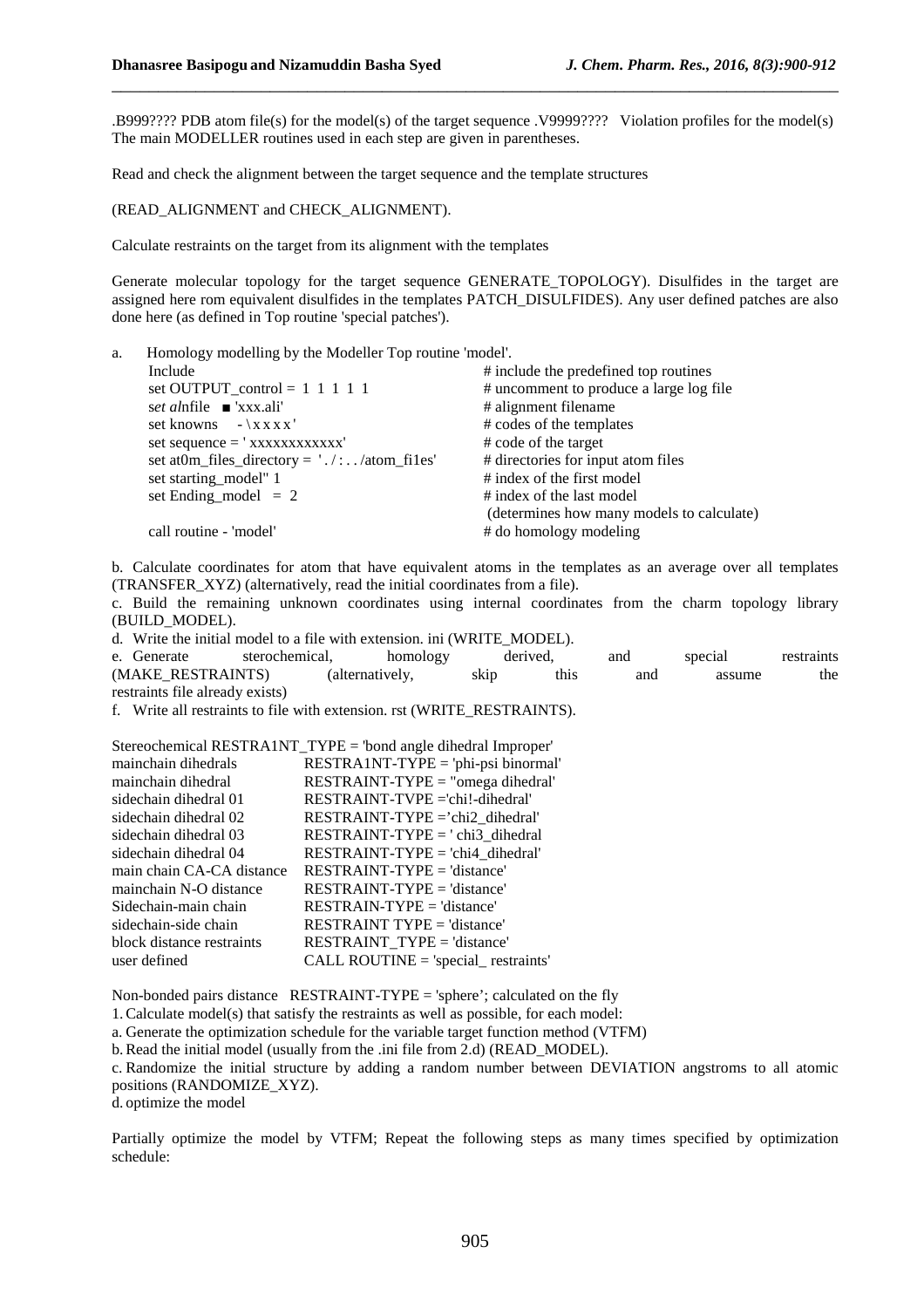Read all restraints by rd-restraints (READ-RESTRAINTS)

Select only the restraints that operate on the atoms that are close enough in sequence, as specified by the current step of VTFM (PICK\_RESTRAINTS).

\_\_\_\_\_\_\_\_\_\_\_\_\_\_\_\_\_\_\_\_\_\_\_\_\_\_\_\_\_\_\_\_\_\_\_\_\_\_\_\_\_\_\_\_\_\_\_\_\_\_\_\_\_\_\_\_\_\_\_\_\_\_\_\_\_\_\_\_\_\_\_\_\_\_\_\_\_\_

Optimize the model by conjugate gradients, using only currently selected restraints (OPTIMIZE). Refine the model by simulated annealing with molecular dynamics, if so selected:

- Do a short conjugate gradient optimization (OPTIMIZE).
- Increase temperature in several steps and do molecular dynamics optimization at each temperature (OPTIMIZE).
- Decrease temperature in several steps and do molecular dynamics optimization at each temperature (OPTIMIZE)
- Do a short conjugate gradient optimization (OPTIMIZE)
- Calculate the remaining restraints violations and write them out (ENERGY).

• Write out the final model to a file with extension .B99999???? Where???? Indicates the model number (WRITE\_MODELS). Also write out the violation profile. Also write superposed templates and model, if so selected by  $FINAL\_MALIGN3D = 1$ .

#### **Evaluation of the built 3-D protein model:**

A protein 3D model derived from homology modeling technique may have some sources of errors. It is important, therefore, to have an assessment of structure's quality and to be able to identify regions that may need modifications especially at protein folding and turns. The aim of model evaluation is to determine whether the built model is acceptable and suitable to use for molecular analysis such as docking and dynamics.

# **PROCHECK**

The PROCHECK suite of programs provides a detailed check on the stereochemistry of a protein structure. The PROCHECK, a well-known protein structure checking program was carried out to check stereochemical quality of homology modeled structures [19]. The stereo chemical parameter checks implemented in PROCHECK are derived from high-resolution protein structures, against which the structure is compared on a residue-by-residue basis. The criteria are Ramachandran plot, peptide bond planarity, C-alpha tetrahedral distortion, non bonded interactions, hydrogen bond energies, and closeness off side chain dihedral angles to ideal values. PROCHECK can also be able to validate the energy minimized structures.

#### **Preparation of files for AUTODOCK:**

The advanced molecular docking program AutoDock 4.2 [20] which uses a powerful Lamarckian genetic algorithm (LGA) (Morris, *et al., 1999)* method for conformational search and docking, was applied for the automated molecular docking simulations. Briefly, The atomic solvation parameters were assigned using the ADDSOL utility of Autodock 4.2. The grid calculation was performed using Autogrid4 program, in which a box dimension of 22.5 Å and grid spacing of 0.375 Å parameters were set. The generated box size allows each member of the tested compound to rotate freely in order to find the conformation with the best binding free energy. LGA is used as a global optimizer and energy minimization for docking simulation. The LGA described the relationship between the antagonists and receptors by the translation, orientation, and conformation of the antagonists. These so-called 'state variables' were the ligands' genotype, and the intramolecular energies were the antagonists' phenotype. The environmental adaptation of the phenotype was reverse transcribed into its genotype and became heritable traits. Each docking cycle or generation, consisted of regimen of fitness evaluation, crossover, mutation, and selection. A Solis and Wets local search [21] was carried out to the energy minimization on a user-specified proportion of the population. The docked structures of the ligands were generated after a reasonable number of evaluations. The whole docking scheme could be stated as follows.

First, the receptor molecules were checked for polar hydrogen and assigned for partial atomic charges, the PDBQS file was created, and the atomic salvation parameters were also assigned for the macromolecules. Meanwhile, all of the torsion angles of the antagonists that would be explored during molecular docking stage were defied. Therefore, it allowed the conformation search for ligands during molecular docking process.

Second, the 3D grid was created by Auto Grid algorithm [21] to evaluate the binding energies between the antagonists and receptors. In this stage, the hHH2R antagonist's receptor was embedded in the 3D grid and probe atom was placed at each grid point. The affinity and electrostatic potential grid were calculated for varies type of atoms in the ligands. The energetic configuration of a particular ligand was found by trilinear interpolation of affinity values and electrostatic interaction of the eight grid points around each atom of the ligand.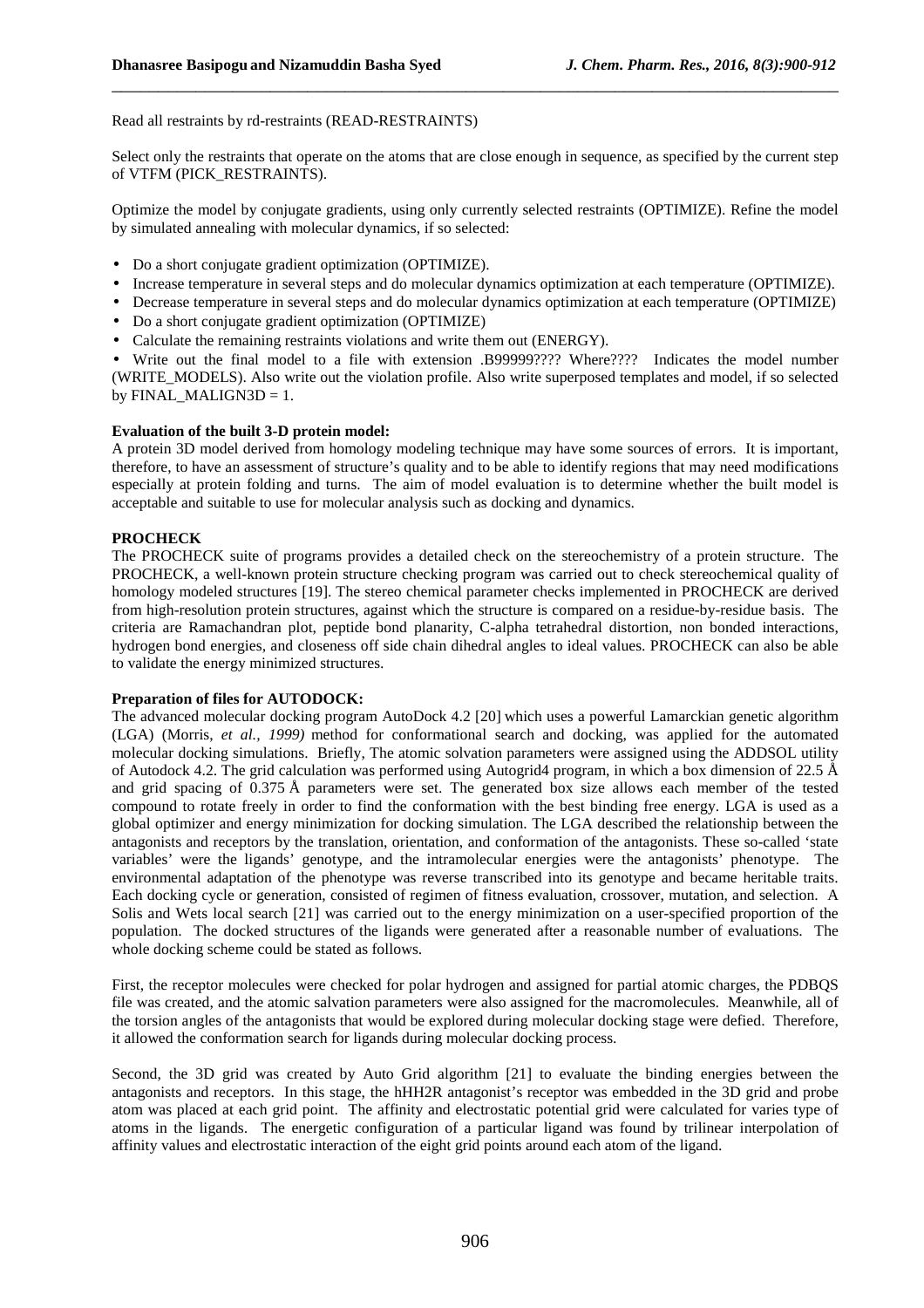Third, a series of the docking parameters were set on. The atom types, generations and run numbers for LGA algorithm were properly assigned according to the requirement of the Amber force field. The number of generations, energy evolutions, and docking runs were set to 370,000, 1,500,000, and 20, respectively. The kind of atomic charges were assigned as Kollman-all-atom for hHH2R receptor and Gasteiger-Marsili for ligands [22].

\_\_\_\_\_\_\_\_\_\_\_\_\_\_\_\_\_\_\_\_\_\_\_\_\_\_\_\_\_\_\_\_\_\_\_\_\_\_\_\_\_\_\_\_\_\_\_\_\_\_\_\_\_\_\_\_\_\_\_\_\_\_\_\_\_\_\_\_\_\_\_\_\_\_\_\_\_\_

#### **Protein – Lead molecules binding studies using AutoDock Tool**

AutoDock 4.2 has been developed to provide a procedure for predicting the interaction of small molecules with macromolecular targets which can easily separate compounds with micromolar and nanomolar binding constants from those with millimolar binding constants and can often rank molecules with finer differences in affinity. AutoDock can be used to screen a variety of possible compounds, searching for new compounds with specific binding properties or testing a range of modifications of an existing compound [23].

#### **RESULTS AND DISCUSSION**

#### **Selection of template to model hHH2R**

For building model of hHH2R requires the best templates, this was obtained through PSI-BLAST search of the PDB database revealed 3D crystal structures of the bovine rhodopsin molecules [24] with BLOSUM 62 matrix application. This matrix represents sequences of amino acid substitutions observed in a large number of related receptors, including some quite similar and some quite different protein sequences. The observed substitutions were all lumped together to provide average frequencies of substitutions without regard to the degree of divergence between sequences.

The X-ray structures of bovine rhodopsin [25, 26, 27] were the only crystal structures on any GPCR that include the 7 transmembrane domain. The obtained BLAST(Basic Local Alignment Search Tool) results have shown 1HZX, 1JFP and 1F88 as best templates with same bits score of 65.1 but 2BGK-26.0 and 2IMS 26.6 with less bits score (Fig.7.8). Crystal structures of rhodopsin 1HZX, 1JEP and 1F88 were taken as best templates for homology modeling of hHH2R as reported by Kristiansen *et al*., 2004. The sequence analysis of templates and hHH2R was carried out with clustalW principles [28], critical analysis was done throughout the length of receptor sequence. All the templates have similar amino acids with 20% identity. The hypothesis that most family A receptors share, a similar folding of their 7TM domain was observed in the crystal structures of rhodopsin has been reported by sequence comparison of receptors revealing conserved fingerprint residues and by molecular modeling of receptor micro domains.

Details of the molecular mechanism of structural changes will possibly be revealed by solving the structure of the photo-reaction intermediates of bovine rhodopsin in 3-D crystal or by solving structures of GPCRs complex with hetero-trimeric G-proteins.

 It is known fact that most of GPCR proteins cannot be crystallized under specific conditions. Furthermore, many pharmacologically important targets are membrane-bound proteins, such as G-protein-coupled receptors (GPCRs), ion channels, or transporter proteins, for which the experimental determination of the 3D structure is due to technical difficulties, either still impossible or can only be realized with immense experimental effort and complexity.

Homology model for hHH2R was developed through MODELLER 9v1 software with suitable crystallographic structures 1F88, 1HZX, 1JFP as best templates. The modeller was run with default parameters with the algorithms for optimization. Generated model was visualized by Pymol. Molecular visualization investigations were done for the generated model. The homology model has 7 TM regions and one small β sheet determined. hHH2R model is energy minimized with GROMOS 96 force field for further analysis as per Kiss *et al* procedures [29].The homology model is shown in Fig 2 with cartoon representation, top view, electrostatic molecular surface with charge distribution on receptor and position of receptor in lipid bilayer. All seven transmembranes and small beta sheets also represented with cylinders and coils. This indicates positions of helices in three dimensional space co-ordinate system to determine position of small sub units in helices regions within receptor.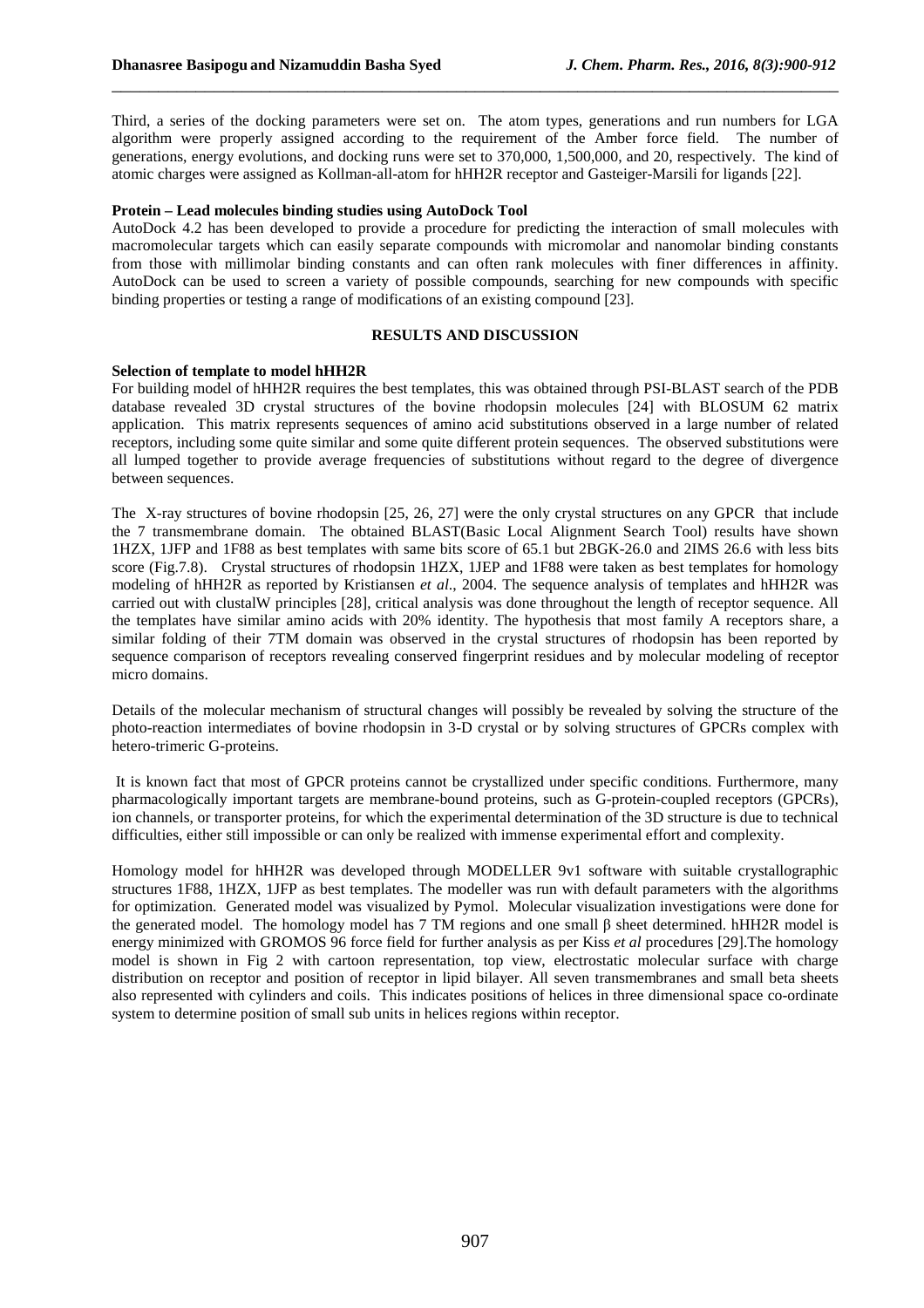

**Fig2. Homology model of hHH2R is showing seven transmembranes and each transmembrane shown in different color** 

# **5.15 Structural validation**

# **5.15.1 Validation by PROCHECK**

The modeled structure as verified by PROCHECK, has given 92.4% in favorable regions, 6.2% in allowed regions, 0.7% generously allowed regions and 0.7% disallowed regions Plot statistics were shown in table 1 According to all these statistics homology model hHH2R is a very good model, which can be used for docking process with newly designed lead molecules based on famotidine drug molecules scaffolds.

|  | Table 1 Ramachandran plot statistics for best model of hHH2r protein structure (PROCHECK) |
|--|-------------------------------------------------------------------------------------------|
|--|-------------------------------------------------------------------------------------------|

| Ramachandran plot statistics                   |     |         |  |  |
|------------------------------------------------|-----|---------|--|--|
| Residues in most favoured regions              | 254 | 92.40%  |  |  |
| Residues in additional allowed regions         | 17  | 6.20%   |  |  |
| Residues in generously allowed regions         | 2   | 0.70%   |  |  |
| Residues in disallowed regions                 | 2   | 0.70%   |  |  |
| Number of non-glycine and non proline residues | 275 | 100.00% |  |  |
| Number of end-residues (excl. Gly and Pro)     | 2   |         |  |  |
| Number of Glycine residues (shown as traingle) | 14  |         |  |  |
| Number of proline residues                     | 8   |         |  |  |
| <b>Total number of residues</b>                | 299 |         |  |  |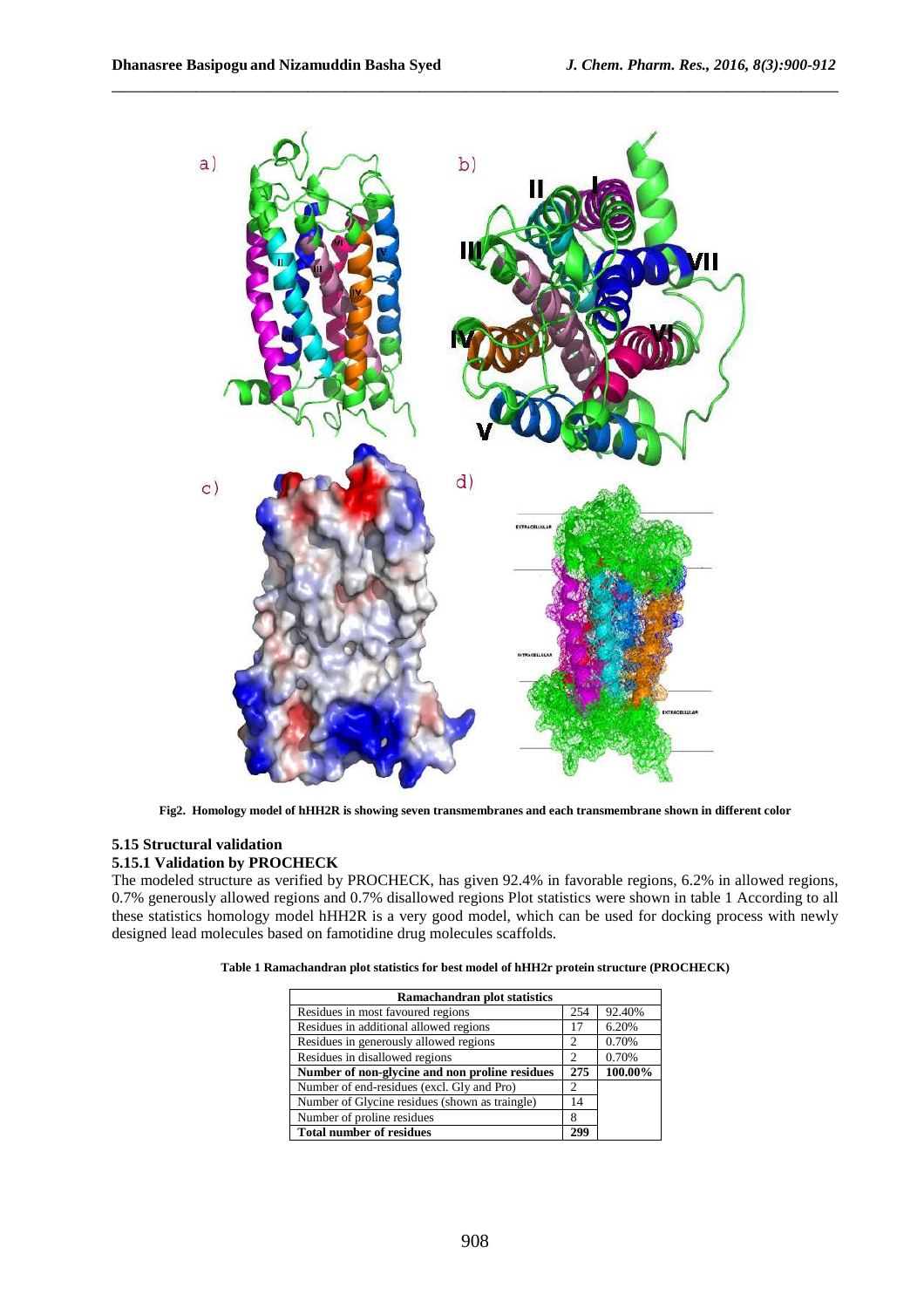

**Fig3. Ramachandran plot for hHH2R showing most of the residues falling in coreregion. 3D graphical representation of Ramachandran plot by VMD, green peek indicates the presence of helices in receptor** 

# **Refinement of 3D model of H2 Receptor**

The modeled Human H2 Receptor energy minimized using Gromacs force fields. Later the energy minimization The Human H2 Receptor model structure was submitted to molecular dynamics simulations using the GROMOS 96 force field. This procedure had the goal of putting both enzymes in the same physiologic conditions for further superposition and also of providing a way for additional validation and refinement of the structure of Human H2 Receptor and after refinement it showing a energy of -1.4571 K.cal.

# **Docking Analysis on H2 Receptor with phytochemicals**

The interactions of Human H2 Receptor with different inhibitors, determined from their crystal structures, have served as a starting point for tests of various docking techniques. The first of such docking studies of Human H2 Receptor was performed by the Kuntz laboratory. who discovered that haloperidol could be an inhibitor of this enzyme. However, subsequent crystal structure determination revealed a different orientation for haloperidol than the one predicted. Docking methods and algorithms were tested using the known structural data and experimental characteristics by Monte Carlo docking or by comparison with de novo constructed inhibitors by a fragment-based method in which the inhibitors were constructed entirely from individual functional groups chosen from a predefined library. A method of continual energy minimization implemented in the program SCULP was a new paradigm for modeling proteins in interactive computer graphic systems. This physically realistic attempt made possible the modeling of very large changes and aided the understanding of how different energy terms interact to stabilize a given conformation. Other recent studies examined empirical free energy as a target function in docking and design, showing the advantages of this approach over studies using the calculation of interaction energy.

The energy minimized H2 receptor docked with *Maytenus emarginata* pytochemicals using Autodock 4.0. The Phytochemical of *Maytenus emarginata* Emarginatine A, B, E, F, G, alpha amyrin, Cynocolchicines and Quercetin has more are less forms hydrogen bond interactions with Asp98, Asp186 and Thr190 residue has made strong hydrogen bonds with all the inhibitors with less than 1.180A<sup>°</sup> bond length. Asp98 also interacting in all cases with distance of 1.75  $A^0$ . Carboxyl group of Asp98 is interacting with protonated all the inhibitors. It is confirmed that protonated amino group plays a vital role in the formation of hydrogen bond at a distance of 1.75  $A^0$ . In these interactions, Emarginatine are bigger in their size to dock with hHH2R. But, Cynocolchicines forms a strong H-bond with Asp98 residues of H2 receptor and its release a binding free enrgy of **-5.6 K.cal/mol** at RMSD 0.02 and Ki 40 µM. Whereas, the alpha amyrin forms strong H-bond with Asp98 and asp186 amino acid residues and they are showing a lowest docked energy of **-7.7K.cal/Mol**. But the beauty of Quercetin molecular conformation in the cavity is exactly matching with molecular surface and it showing Lowest Docking energy of **-10.30 K.cal/mol,** RMSD 0.04 and Ki 0.023µM and no other inhibitors showing as much as best interaction as Quercetin and it has been tightly packed with 3 important residues are Asp98, Asp186 and Thr190 of Human H2 Receptor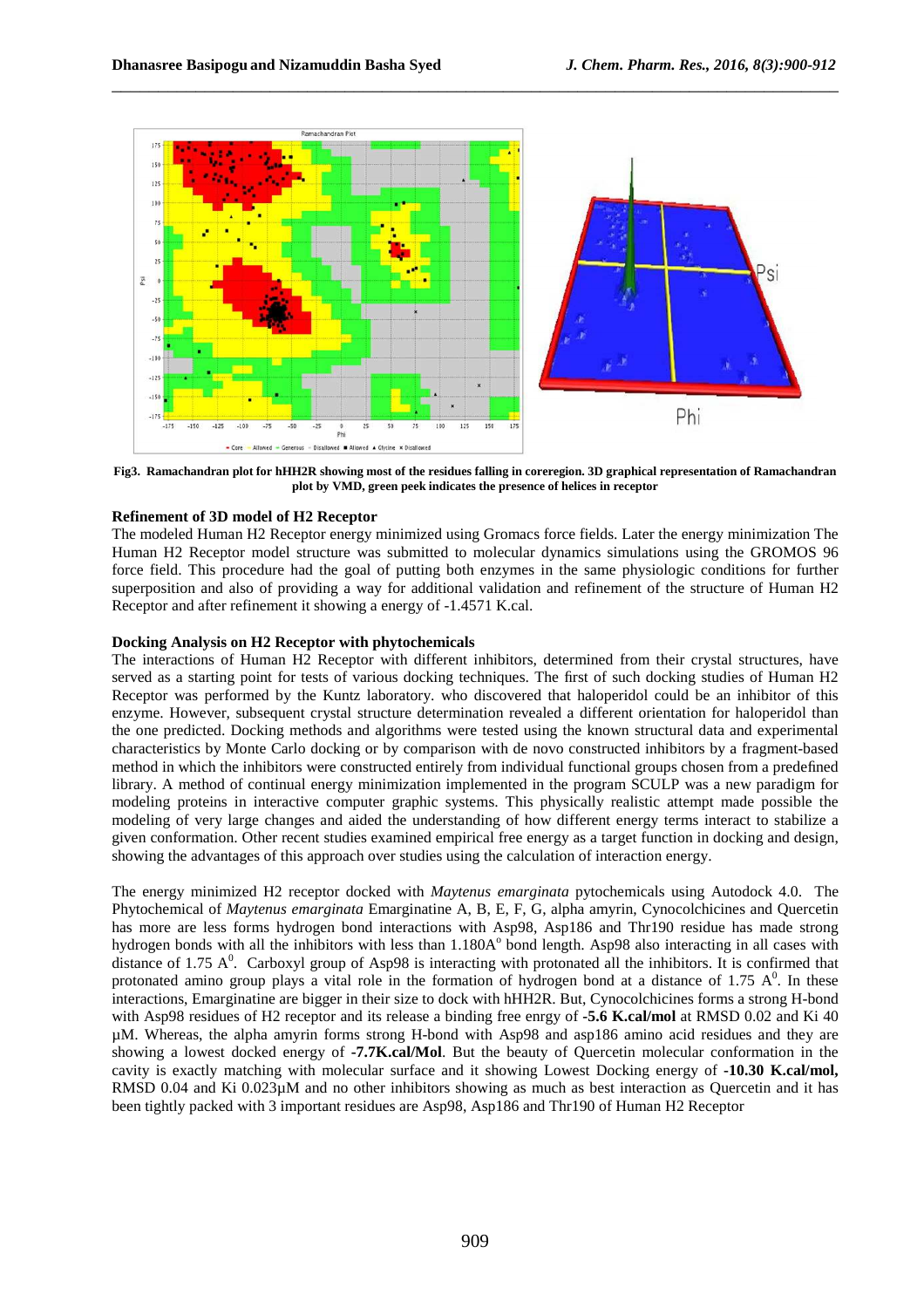

**Fig4. Modeled protein of hHH2R protein with molecular surface representation colored in brown. B. Protein surface slab at 35 frame visualization with histamine cavity in protein. C. Histamine stabilization in cavity of modeled protein of hHH2R** 



**Fig5. Gridbox generated by the mean of X, Y and Z co-ordinates from Asp186, Thr190 and Asp98. Residues and famotidine is shown in stick model and protein as in cartoon representation**





**Fig6. Docking study of alpha amyrin Fig7. Docking study of Cynocolchicines**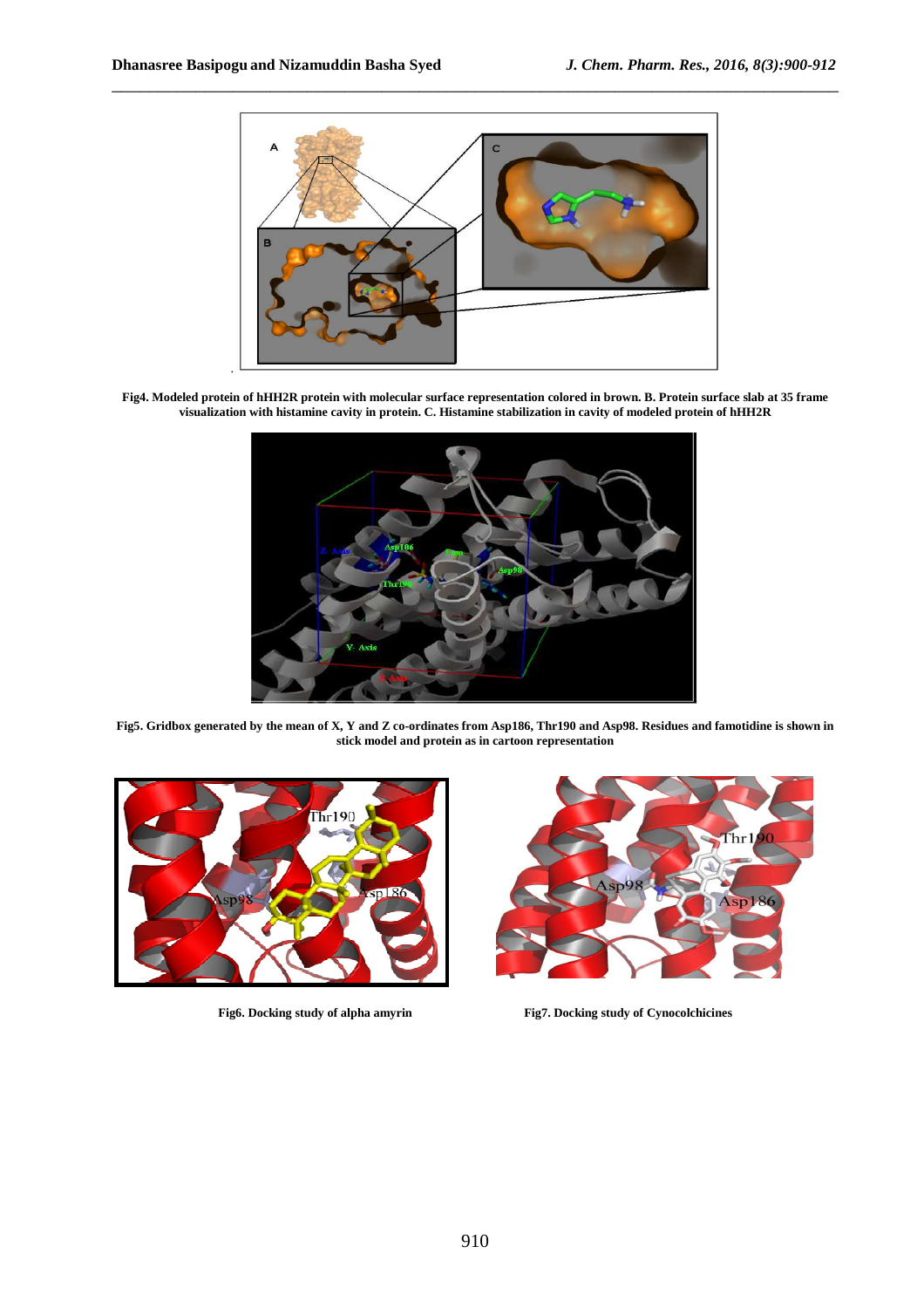



**Fig8.Docking space from top view represented Fig9. Docking study of Quercetin with hH2R by mesh and hHH2R protein in cartoon** 



**Fig10. Docking study of Quercetin with hH2R Fig11. Docking study of Quercetin with hH2R** 



**Table2: Docking energies of** *Maytenus emarginata* **phytochemical constituents with hHH2R (Human Histamine Receptor)**

\_\_\_\_\_\_\_\_\_\_\_\_\_\_\_\_\_\_\_\_\_\_\_\_\_\_\_\_\_\_\_\_\_\_\_\_\_\_\_\_\_\_\_\_\_\_\_\_\_\_\_\_\_\_\_\_\_\_\_\_\_\_\_\_\_\_\_\_\_\_\_\_\_\_\_\_\_\_

| S.No.     | Protein                 | <b>Phyto chemicals</b> | Cluster <sup>a</sup> | RMSD <sup>b</sup> | <b>Lowest Binding</b><br>Energy <sup>c</sup><br>(Kcal/mol) | <b>Inhibition</b><br>Constant <sup>d</sup><br>(Ki) | Amino acids involved in<br><b>H</b> bond formation |
|-----------|-------------------------|------------------------|----------------------|-------------------|------------------------------------------------------------|----------------------------------------------------|----------------------------------------------------|
|           | H <sub>2</sub> Receptor | Cyno colchicine        | 05                   | 0.02              | $-5.6$                                                     | 40uM                                               | Asp $98$                                           |
| <u>L.</u> |                         | alpha amvrin           | 45                   | 0.45              | $-7.7$                                                     | $9.45 \text{ u}$ M                                 | Asp98 and Asp186                                   |
| <u>.</u>  |                         | Ouercetin              | 32                   | 0.04              | $-10.3$                                                    | $0.023 \mu M$                                      | Asp98, Asp186 and $Thr190$                         |

*a Indicative of the total number of binding modes produced* 

*bHeavy atoms root-mean-square deviation with respect to the experimental structure.* 

 $c$ The change in binding free energy is related to the inhibition constant using the equation:  $\Delta \vec{G} = RT$  in Ki, where R is the gas constant 1.987 cal *K-1 mol-1, and T is the absolute temperature assumed to be 298.15 K.* 

*<sup>d</sup>Estimated inhibition constant at 298.15 K.* 

#### **CONCLUSION**

In our in silico analysis, we have modeled the human histamine receptor 2 protein structure by using the modeler 9v1. Molecular Docking studies were done by using the Auto dock 4.0, The interactions of Human H2 Receptor with different inhibitors, determined from their crystal structures, The docking energy minimization studies were conducted on hHH2R with the phyto chemicals of Maytenus emarginata in which we have found the beauty of Quercetin molecular conformation in the cavity is exactly matching with molecular surface and it showing Lowest Docking energy of -10.30 K.cal/mol, RMSD 0.04 and Ki 0.023µM and no other inhibitors showing as much as best interaction as Quercetin.

#### **Acknowledgement**

The authors like to acknowledges the financial assistance from the University Grants Commission (UGC), New Delhi, INDIA, We are very much thankful to UGC-SERO, Hyderabad, INDIA.

#### **REFERENCES**

[1] Machuka, J., **2004**. *Afr. J. Biotechnol*. 3, 127–135.

[2] McCarthy, J.J., McLeod, H.L., Ginsburg, G.S., **2013**. Genomic medicine: a decade of successes, challenges, and opportunities. Sci. Transl. Med. 5. http://dx.doi.org/10.1126/ scitranslmed.3005785 (189 sr4–189 sr4).